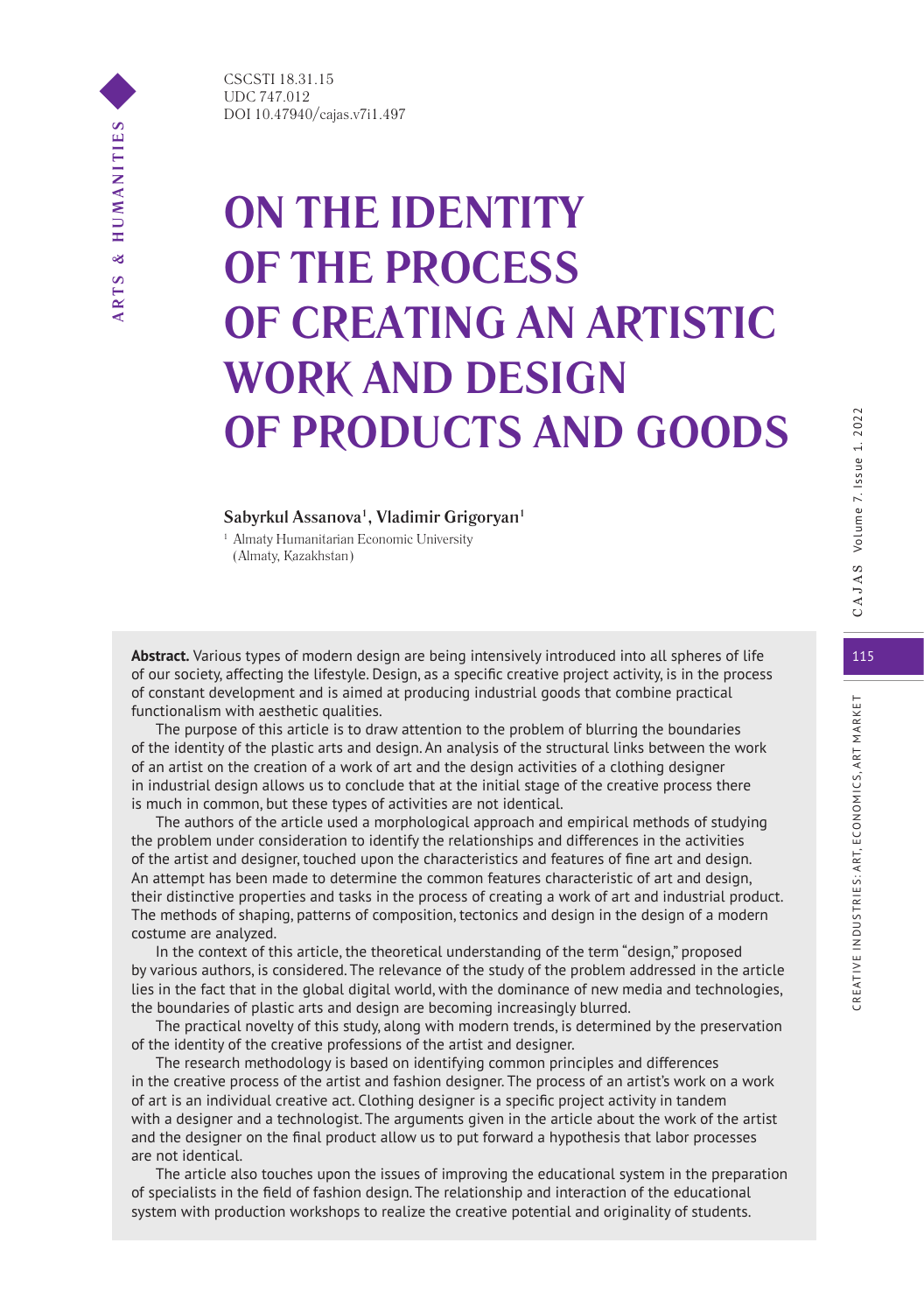Training of specialists in the field of fashion design based on the fundamental base, theory, practice and implementation of student projects in order to promote the image of regional design.

*Keywords:* artist, clothing designer, fine art, design activity, costume, compositional form shaping, functionality, graphic and plastic means, tectonics, training of specialists.

*Cite:* Assanova, Sabyrkul, and Vladimir Grigoryan. "On the Identity of the Process of Creating an Artistic Work and Design of Products and Goods." *Central Asian Journal of Art Studies,* vol. 7, no. 1, 2022, pp. 115–130. DOI: 10.47940/cajas.v7i1.497.

# **Introduction**

Traditionally for centuries, craftsmen and representatives of applied arts, due to the level of development of preindustrial society, shaped the object world, making all kinds of utensils, fabrics and clothing for human needs. Today the words "cabinetmaker", "alfreyan", "barber" and "tailor" are being uttered less and less frequently, but the term "design" has become ubiquitous. Our civilization remembers a time when artists, as well as builders, blacksmiths, potters, casters, weavers, were called craftsmen. Craftsman, architect, painter, designer – the evolution of art has delineated their creative process, and representatives of these professions have defined their activities. Quite often events and phenomena occur in society that are given definitions some time later. This was also the case with design.

In the last few years scientific publications have hardly touched upon the topic of leveling the identity boundaries of the creative activity of the artist and designer, as if these concepts have dissolved, assimilated. "The boundaries of art and design are becoming increasingly blurred, and many fields are becoming universal and interdisciplinary and less narrowly focused" (Prozorova 85). This increasing tendency to blur the plastic arts is occurring with the significant influence of new technologies.

The need for research is dictated by the modern tendency to level the identity of the creative process in the work

of the artist and designer. In the context of this study the etymology of the term "design", the characteristic features of the creative methods of the artist and designer, the results of their work and consumer perception of the final product are considered.

The purpose of this article is to focus attention on the problem of the identity of the plastic arts, whose main principle is proclaimed "form and content" and design, whose motto is "form and function".

The main task of the authors of this material is to conduct a comparative analysis of the work of the artist on the easel work and the industrial clothing designer on the design of the costume. On the basis of the analysis to identify the inherent identity of the artist and the designer. The research includes: study, observation and analysis of the creative work of the artist and designer to identify their common features, distinctive features, the degree of their mutual correlation.

Since the middle of the nineteenth century, the term "industrial art" began to be used. Technical advances, industrial production required new solutions, new principles of shaping. The need to attract artists to the production to participate in the shaping of industrial products, appeared at the First World Industrial Exhibition in 1851, held in London. The exposition demonstrated the technological solution of many products and revealed their aesthetic shortcomings. "Design stood out as an independent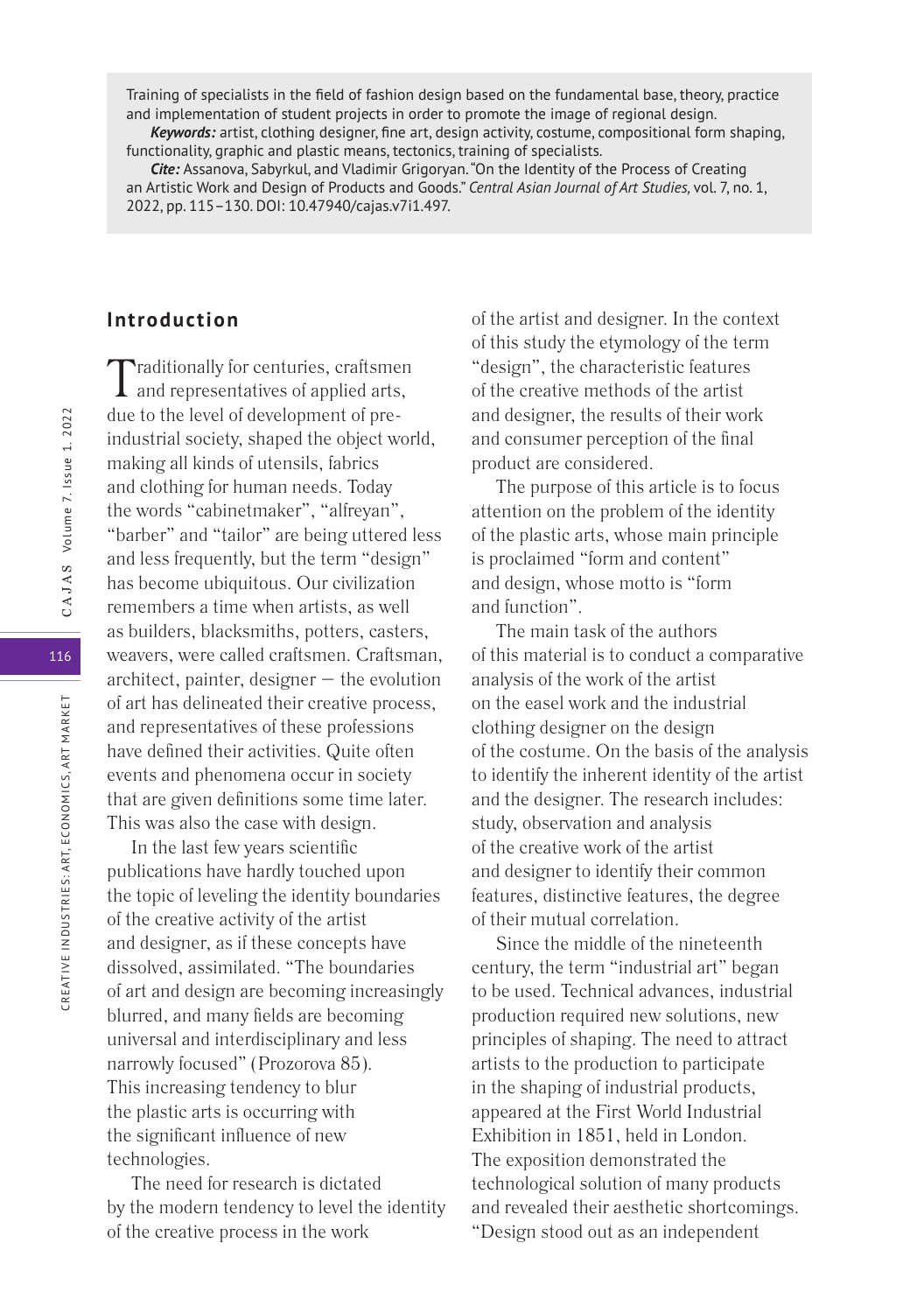profession at the beginning of the twentieth century, solving the problem of aesthetization of the objectspatial environment, set by social and scientific- technical development" (Dosmurzin 95).

The term "design" was first applied to industrial products in 1919. The English artist Joseph Sinel (1889–1975) introduced the definition by using the phrase "industrial design" to refer to a new field of artistic object creativity aimed at industry with its advanced machinery, designed for the mass production of products. "Design (from English design-design, draw, conceive) is a term denoting a kind of artistic and design activity, covering the creation of industrial products and aimed at improving the human environment of objects" (Berdnik 111). The formation of design is the result of the penetration of aesthetics into technology, the involvement of the designer in the production process. This situation contributed to the revision of the aesthetic assessment of form and stimulated designers to become a full participant in the process of creating new industrial products.

The development of design schools after World War I contributed to the emergence of a narrow professional understanding of design, meaning the design- artistic activity to develop industrial products with high consumer and aesthetic qualities. Candidate of cultural studies N. Koveshnikova in her article "Paradigms of Design Culture" asserts that "in design practice of that time there was an active process of self-identification of the profession which explains the aspiration to reveal specificity of a new kind of activity, than its genetic and other communications with art were underlined" (22).

During this period, the theoretical and practical foundations ofmodern designwere laid. The main goal of all

developments of designers is to create comfortable, functionally justified, aesthetically coherent design products. "Modern design is a kind of art and design activity, covering the creation of industrial products and the rational formation of a coherent object environment" (Safina 3). Design is a link between the technical and humanitarian spheres of culture. The issues of identity raised in the article and defining the specific boundaries of the creative process of the artist and designer are relevant.

# **Methods**

"Design as a phenomenon has been denoted by various concepts: 'technical aesthetics', 'design activity', 'industrial art', 'decorative and applied art', etc. A literal translation of the Latin word 'desianare' meant 'to define, to designate'. Alberti was the first to introduce the word 'disegno' – 'drawing, blueprint, project' – into texts on the history and theory of architecture of the 15th century. The term later found its way into Englishlanguage literature ('desin') and meant 'to project, to construct. The Oxford Dictionary (1588) defined 'design' as 'a plan or scheme conceived by man of something to be realized, the first sketch of a future work of art'" (Gulyaev, Gulyaeva 158).

To carry out the study of the problem touched upon in the article identity of the process of creation of an artwork and design-product, the following methods were used: morphological, empirical and inductive.

Empirical research methods include:

- the study of a variety of sources;
- analysis of the information obtained;
- observation;
- professional experience.

Among the methods of research was also used morphological, allowing to determine the purpose, formulation and consideration of the problem.

CREATIVE INDUSTRIES: ART, ECONOMICS, ART MARKET

CREATIVE INDUSTRIES: ART, ECONOMICS, ART MARKET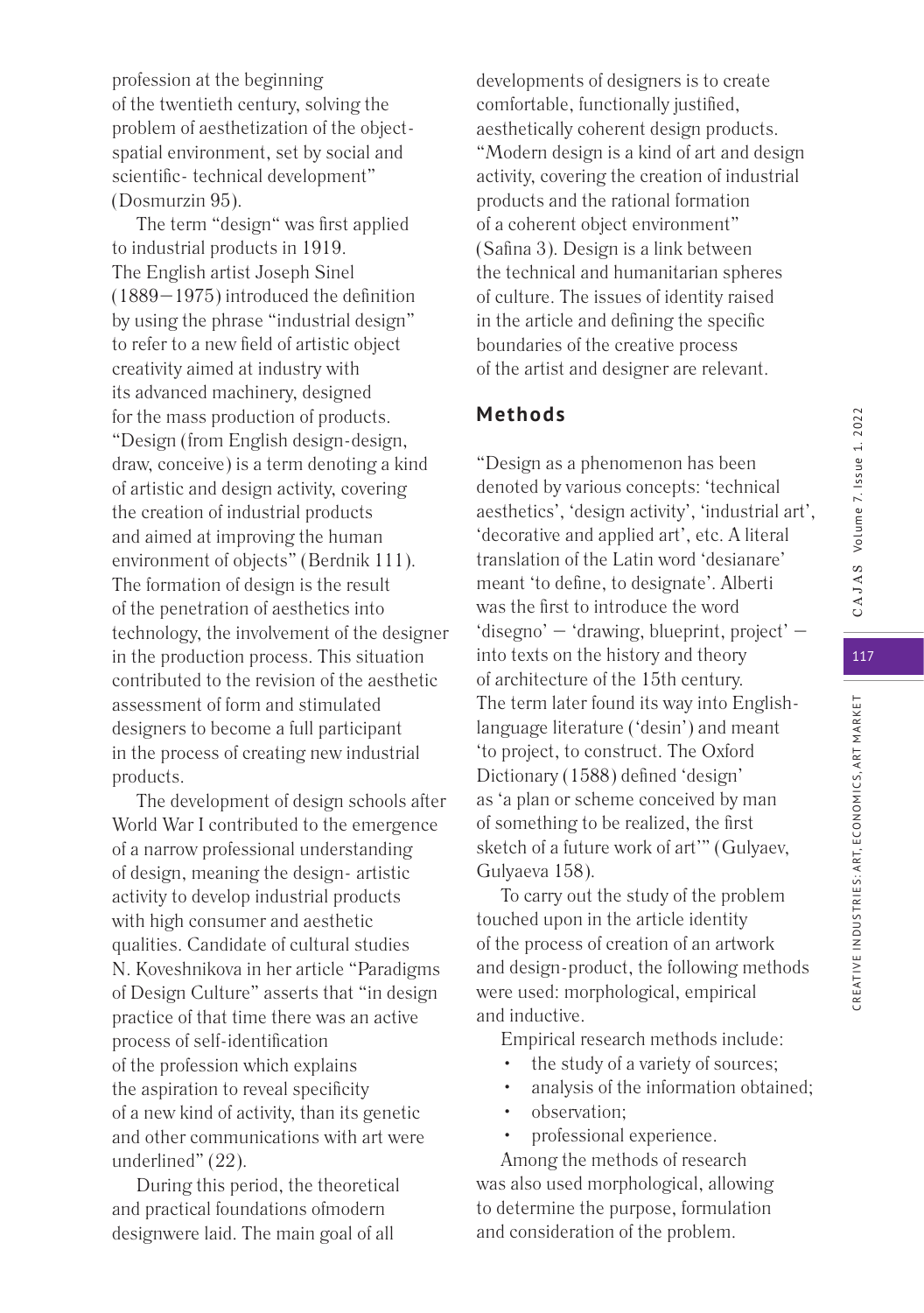The research was conducted on the basis of direct and indirect statements, analyzed data from various sources concerning the issues of the term "design" formulation, the identity of the plastic arts and design activity in the work of the artist and designer.

The subject of the study are the distinctive features of the process of creative work of the artist and designer on the final product.

Research methods are aimed at a comparative analysis to identify the identity of the process of professional activity of the artist and designer, and consumer perception of the results of their work.

To identify the significant difference in the professional activities of the artist in the visual arts and the designer in the design process and their final product in the study used the method of observation, comparative analysis and visual way of the problem considered.

The goals and objectives of the creative process of creating an end product in the fine arts and industrial design are opposite. "However, the steady spread of design to all new areas of the objectspatial environment, as well as the close connection with industrial production and the latest advances in science and technology complicate the definition of the specificity of design, blur the ideas about its boundaries" (Koveshnikova 17).

# **Discussion**

Creative individuals, dissatisfied with the classical samples of fine art of previous eras, proposing and proclaiming alternative concepts and manifestos, to the greatest extent sought the avant-garde search for new artistic forms and expressive pictorial means. Representatives of a new type of creative activity – designers, whose task was to transform the object-spatial environment, aimed at creating new forms, which disclose the artistic properties of its constituent elements and the logical

validity of the principles of compositionalartistic form-formation, were not left out.

Nowadays, the clear boundary between art and design, whose basic principles are not identical, is no longer relevant. They form a symbiosis  $-$  a kind of equal borrowing of principles that allow the realization of new objects of design. In his essay "On the Spiritual in Art" V. Kandinsky, an outstanding artist, teacher and art theorist, paid attention to the interaction of different types of art and noted, in particular: "So, gradually different types of art begin to strive to express in the best possible way what each of them has to say, and in so doing by means wholly inherent in it" (71). "Thus we see that each art has inherent powers which cannot be replaced by the powers of the other" (Kandinsky 74). The artist and designer realize their creative potential in their field of endeavor. The artist realizes his or her potential in the author's work, the designer embodies his or her concept into a visual object.

Paying attention to design activity, N. Koveshnikova believes that "the basic components are: design ideology, design methodology and professional practice. ...Design ideology is the main idea, semantic orientation of goals, tasks and means of design. ...Design methodology determines comprehension and development of a set of means and methods of design, adequate to the value and semantic content of design activity within the framework of this or that design ideology. Organizational, institutional forms of design as a field of professional activity determine its design practice" (19).

The practical skills and competencies that educational institutions provide are essential to realizing creativity and success in design careers. Kylie Budge, author of an article on university academic disciplines in art and design, writes, "Definitely terms are used broadly and inclusively so that art and design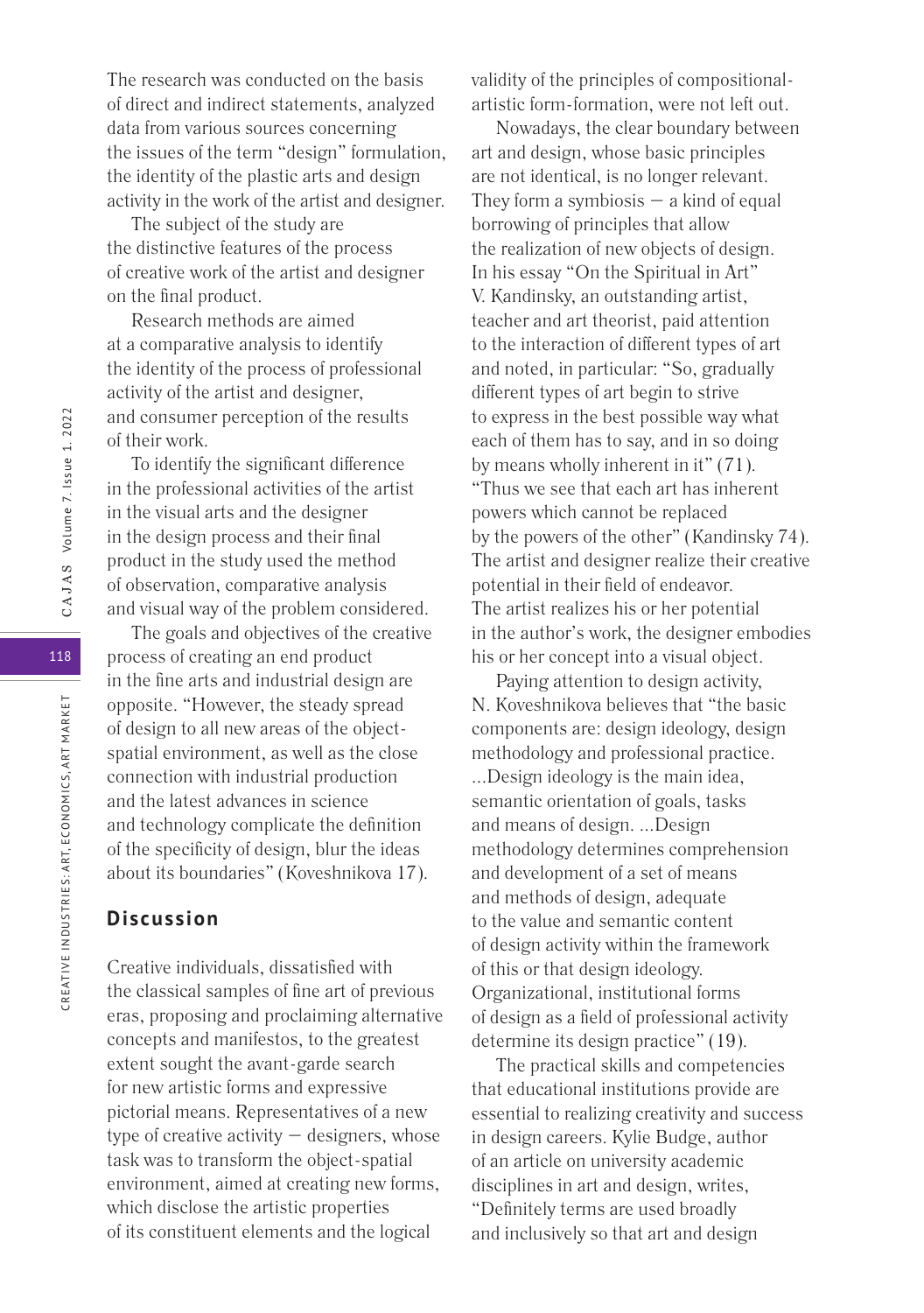disciplines generate... This definition does not suggest that art and design disciplines are identical. By grouping them together, I recognize their disciplinary differences" (3). Effective training of competent, versatile fashion design professionals in educational institutions in the Republic of Kazakhstan should focus on the development of regional and art design. Typical curricula should provide the acquisition of basic, theoretical knowledge in interaction with the practical design and implementation of the product in the production workshops of the educational institution. The experience of Bauhaus, in the educational process of which the foundations of modern design were laid and the artistic disciplines and production workshops closely interacted, is relevant and in demand.

Currently, the creation of competitive domestic light industry products is urgent. To implement this goal it is advisable to organize a student center design studio, where in parallel with the educational process, senior students could implement the acquired theoretical knowledge and practical skills and embody their conceptual ideas in the collections, which reflect their identity, skill and competence. "Relying on the experience of leading, industrialized, countries where the process of design and technological cooperation takes place, we should implement a new model of learning based on the integration of artistic and technological disciplines that form the competences of students" (Gabrielyan 53). Activity, enthusiasm, determination, practical implementation of projects with elements of identification, will allow them to organize annual shows and display their collections, to participate in national and international competitions.

Considering long-term pedagogical experience, for successful preparation of the certified experts in the field of various kinds of design (advertising design, interior design, fashion design) we consider

expedient the optimum number of trainees in group to increase to  $7-10$  or  $10-15$ people. The similar practice exists and justifies itself at many universities in Russia and Czechia. Among them, for example, St. Petersburg State University of Industrial Technologies and Design, Czech State University in the city of Pilsen.

Improving the professional growth and skills of students is impossible without the active interaction of the design studio of the educational institution with representatives of the regional industrial sector. "Particular attention is paid to the results of project activities and the description of the competencies and skills acquired by trainees in the course of the project" (Litovchenko 501). Involvement of representatives of small and mediumsized businesses working in the Fashionindustry or interested in the development of regional design, financing of student projects will have a direct impact on the formation of professional skills of future professionals. The implementation of student design studio activities is especially relevant in the context of the globalization process, which has the property of blurring the regional features of culture.

Costume, like other design objects in the urban environment, attracts attention and has an impact on the inhabitants of the metropolis, forming their visual culture. The authors of the article by I. Kuzmina and O. Dzhuromskaya "Classical Laws of Form Formation in Architecture and Art" state that "in our time exclusively in design the person is seen as a central design factor" (Kuzmina 98). The person in costume complements the visual space of the object-spatial environment. The costume, interacting with the person, is a visual indicator of the difference and preference of the individual. The fabric, possessing illusory properties, is able

CREATIVE INDUSTRIES: ART, ECONOMICS, ART MARKET

CREATIVE INDUSTRIES: ART, ECONOMICS, ART MARKET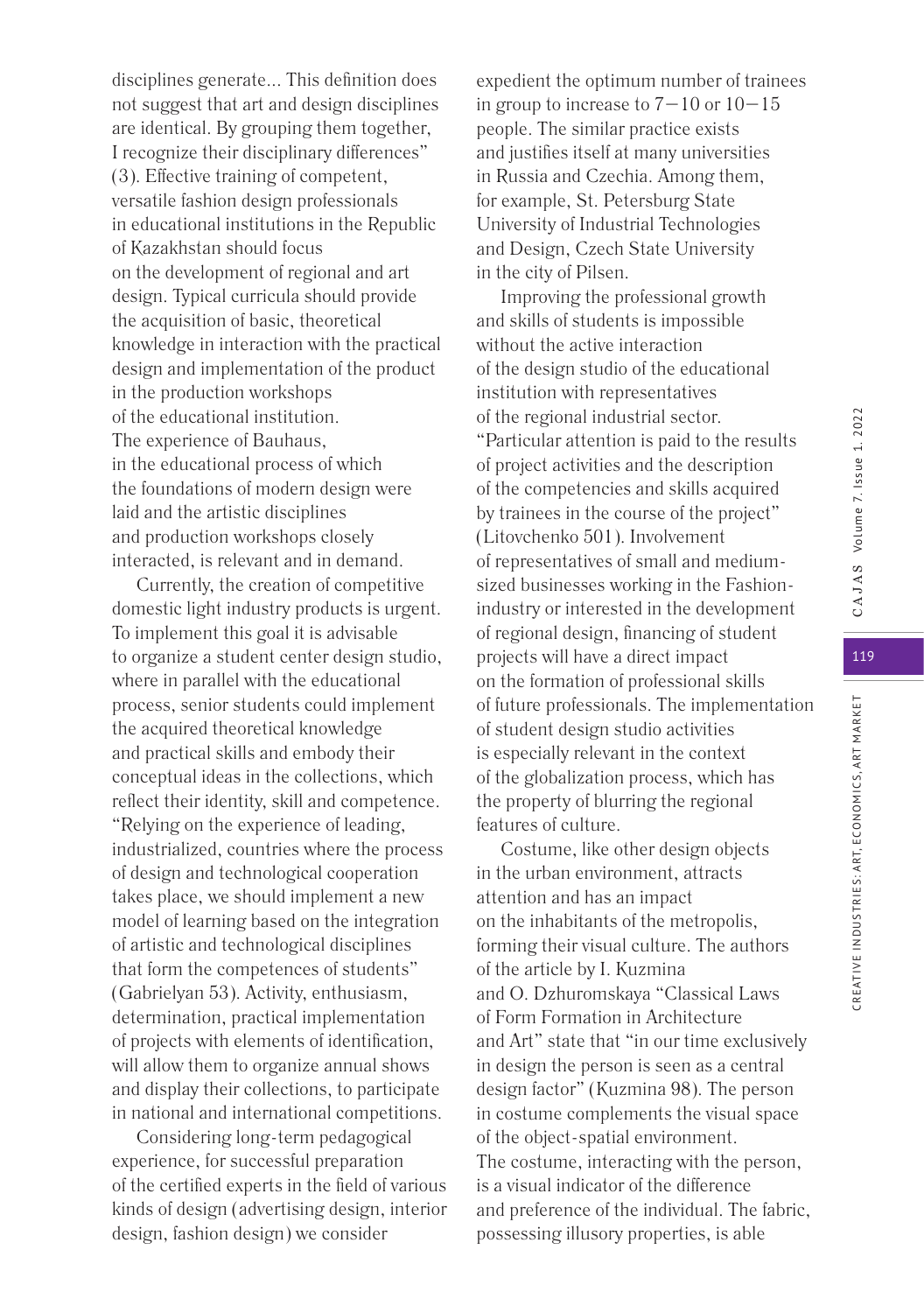to visually hide some of the disadvantages of the human figure. The authors of the textbook "Material Science (Costume Design)" believe that "the appearance of both clothing and materials for sewing have a decisive influence on consumer demand for products, their competitiveness. Buying a thing, the buyer first of all pays attention to its external design, seeking to satisfy his/ her aesthetic needs" (Kirssanova 381).

Clothing design, its mission – to transform and make people beautiful – is a fundamental criterion in the design of a costume, relevant and in demand in modern society. In order to satisfy the tastes and interests of consumers of different age and social groups, the clothing designer in production, when designing a new assortment of different purposes, must take into account regional peculiarities.

"...In the atmosphere of a cultural paradigm shift, the world of classic luxury needs to acquire a new identity in order to prove its belonging to the actual processes taking place in society, thus creating a new positioning strategy" (Makeyeva 515).

Having a decent cultural heritage and inspired by the diversity of forms and brevity of color arabesques, modern designers of Kazakhstan in the process of creative shaping, using the techniques of stylization and transformation, interpret ethnic prototypes into a modern design product. The creative process of the artist's work on the artwork and the multifunctional activity of the designer, aimed at transforming the object-spatial environment and designing industrial products, are not identical. Initially, when getting down to designing a future costume or object, a professional designer must take into account several factors for the product, namely anthropometric features of the person, tectonics – the interaction of form and construction and the principles of artistic

and compositional form-formation. In the context of globalization, which contributes to the blurring of identity, the introduction of elements of national culture in the design of clothing in the form of value orientations, is a key factor in determining the ideology of design. "Globalization inevitably leads to the emergence of common traditions and habits, but this does not mean that differences have completely disappeared. On the contrary, previously imperceptible cultural features come to the fore" (Borissova 148).

# **Results**

There are main types of design: graphic, industrial, environmental, landscape and their varieties. At present there is an origin and formation of new types of design, corresponding to the peculiarities of separate spheres of design: ecological, futuro- design, art-design, exposition, engineering. Regardless of the types of design and their specificity, they all have a common basis  $-$  the synthesis of rational and artistic ideas aimed at creating a design product, characterized by a clear functional conditionality and artistic expression, which contributes to the use of basic principles of the compositional and artistic form of formation. The authors of "The Future Aesthetics of Technology: Context Dependent Theories of Design and Philosophy of Technology" believe that "one of the main themes of contemporary design is the application of ethics to design" (Eggink 202).

In 1969 at the Congress of the International Council of the Design Organization (ICSID) the following definition was adopted: "The term design is understood as a creative activity, the purpose of which is to determine the formal qualities of objects produced by industry. These qualities of form refer not only to appearance, but mainly to structural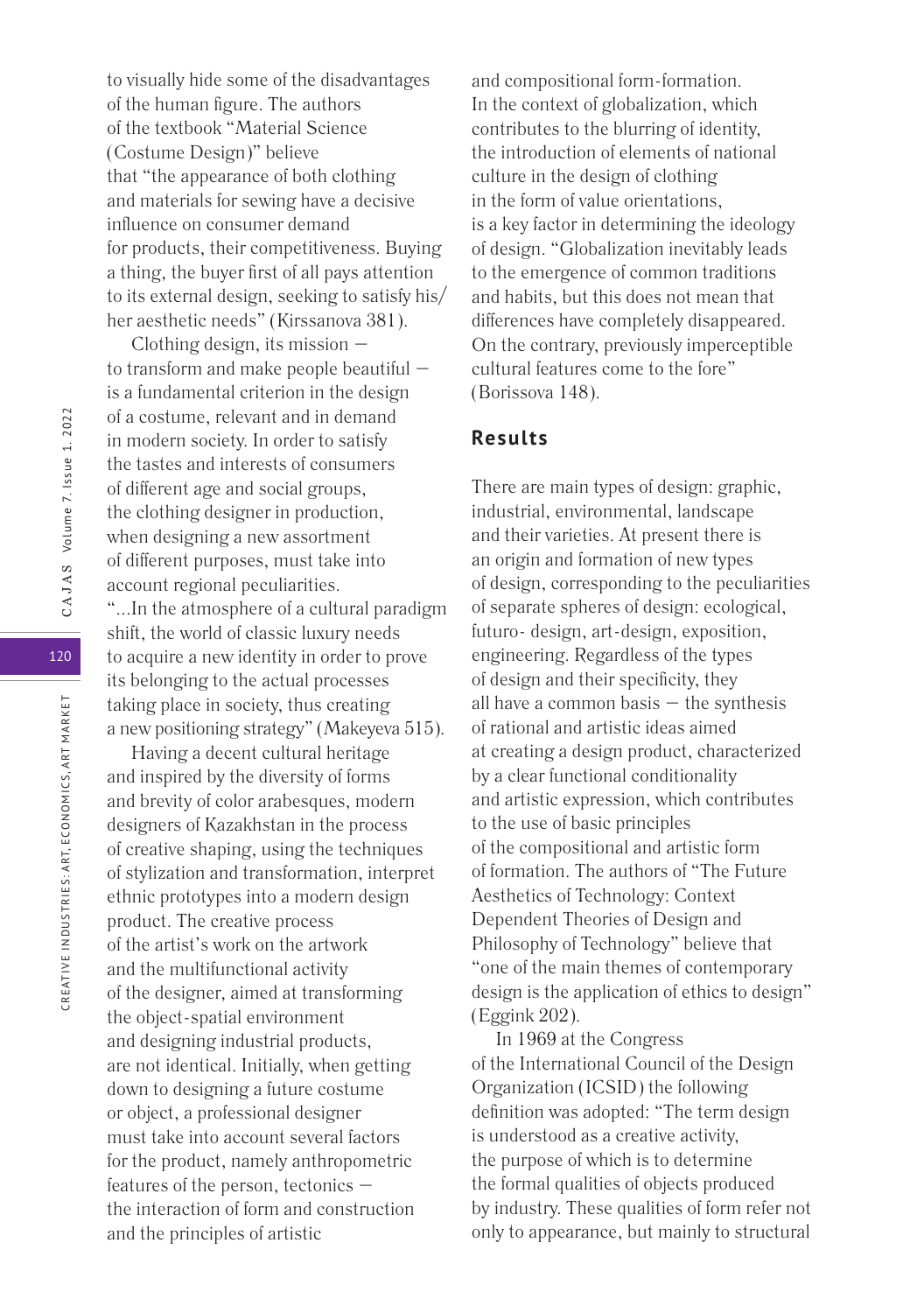and functional connections which transform the system into a coherent unity from the point of view of both the producer and the consumer" (Krasnoschekov 6). Taking into account the etymology of the term "design" and referring to the statement of the International Council of the Organization for Design (ICSID), allow the authors of the article to conclude that "design is a creative, specific multifunctional design activity".

The process of making a suit for various purposes in the clothing industry has its own characteristics and involves a production cycle and collective work. In the process of creating a new assortment of clothing the following are involved: designer, designer, technologist. Designer in production, having received an order to produce a suit of a certain purpose or season, taking into account the specifics and features of the assortment, the availability of textile materials, their properties and texture, trends of modern fashion, to implement the task performs a lot of research sketches, offering shape, silhouette, color and appearance of the future model. Designing a suit, the designer should consider such factors as: proportionality and integrity, tectonic appropriateness of its internal structure and external form. Apart from the aesthetic qualities of appearance, the designer should consider convenience, comfort, functionality, ergonomics and economy in the suit being created. For the further work over the approved variant of the sketch, a constructor comes. He embodies the ideas of the designer. The designer develops a constructive basis for the new model, creates templates for all elements of the suit for further cutting from fabric. Tectonics of the costume is expressed in the form of work of the material and construction. The costume combines a harmonious relationship of form, construction, material, function and purpose.

The author of the book Making Patterns I. A. Radchenko considers

aesthetic, functional and ergonomic requirements that are necessary when designing a costume. He writes: "Aesthetic requirements are determined by perfection of composition and color model's solution, harmony, proportionality of parts and the whole, plastic expressiveness of form, tectonicity, stylistic connection of clothes with the object world, novelty of model and design, marketable appearance.

– Ergonomic requirements. Includes a set of anthropometric, hygienic and psychophysiological requirements.

– Functional requirements. They are determined by the correspondence of clothes for a specific purpose: the compositional structure of the model, construction and materials, age peculiarities of the body, the appearance and psychological development of consumers. The nature of the model, fabric, trim, color solution should meet the tastes of consumers" (7). The results of the study confirm that creativity and traits of representativeness in the work process of the artist and designer does not imply their identity, but only some degree of mutual correspondence.

Art and design are creative activities, but they are not identical. The initial stage of clothing design  $-$  the sketching part, which embodies the initial idea, concept, inspiration, is closest to the creative process of creating original graphics or easel painting. They are brought together at this stage of activity by the use of identical materials, graphic and plastic means, laws and principles of compositional shaping: rationality, structure, imagery and integrity. "Drawing is the most direct way of communication between the designer and the consumer. Drawing emphasizes the man-made essence of the design process, clearly illustrates the thought process of its author, as well as creates the impression of exclusivity and rarity in the visual presentation of the project" (Kucherenko 88–89).

CREATIVE INDUSTRIES: ART, ECONOMICS, ART MARKET

CREATIVE INDUSTRIES: ART, ECONOMICS, ART MARKET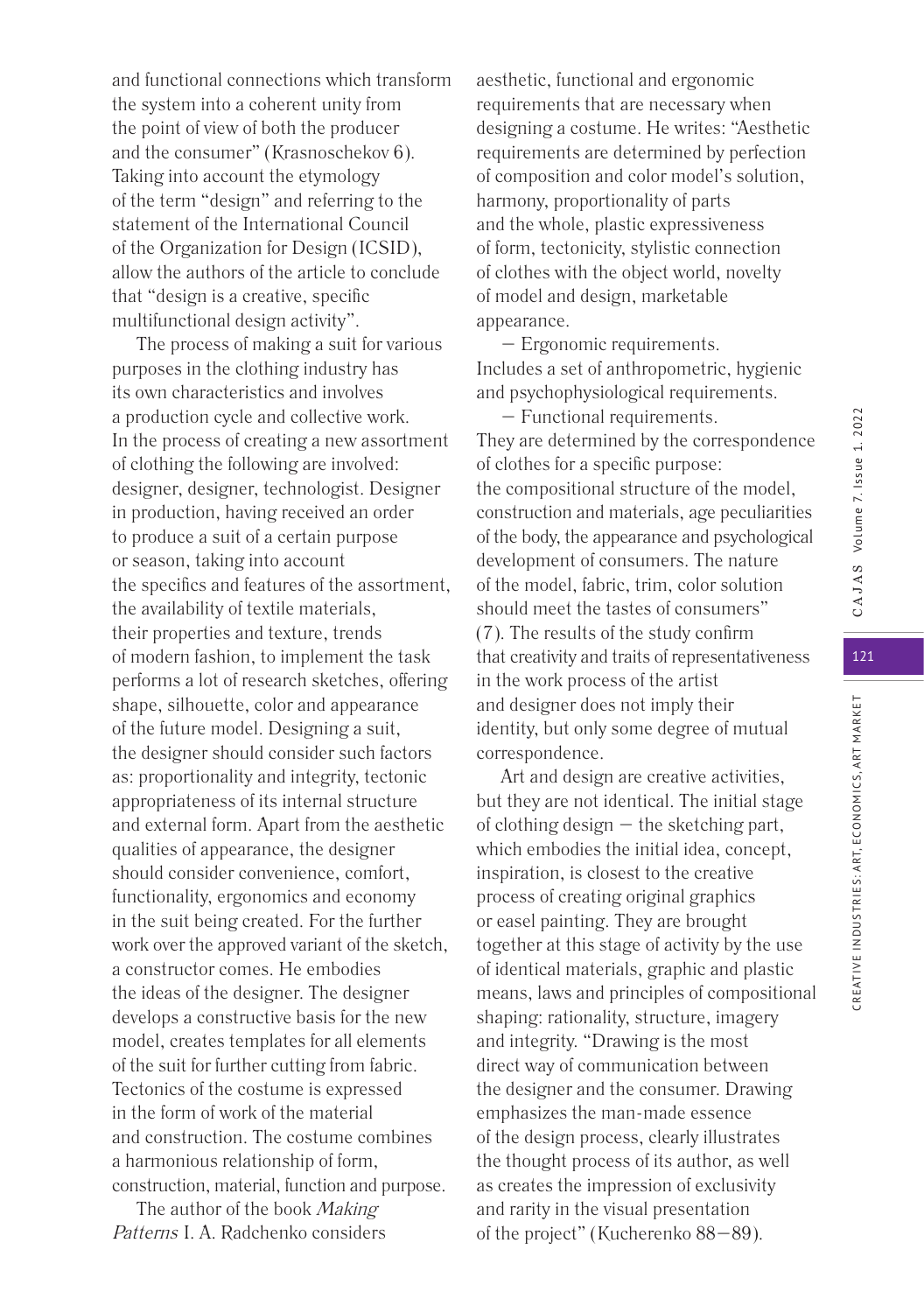The well-established term "artist" is traditionally associated with the plastic arts: painting, drawing, sculpture. "Different types of art are creative, creative, because there are no pre-prepared solutions to problems. An infinite number of variations and individual interpretations are possible. Tasks in art vary in complexity and specificity. ...The artist limits himself by setting wide or narrow limits. Architect, graphic designer, industrial designer are usually given tasks with specific requirements and clearly delineated boundaries of possibilities" (Lauer and Pentak 15).

Personal long-term creative experience and study of the work of masters of fine arts, observation of the work of famous artists of Kazakhstan H. Kurbanov, A. Esdauletov, D. Aliyev and others allow us to conclude that the creation of an easel painting from conception to its final implementation is an individual and multi-step process. Graphic sketches and drafts made from life and by imagination are auxiliary in nature, exploratory sketches in which the artist determines the layout, main characters, focal point, and proportional relations of various plans of a future work. The main subjects for the works they draw from their memories and internal perception of the environment. After satisfaction with the sketches, the artist proceeds to the main work on the easel painting in oil painting technique. If necessary, he can violate the proportions, change the angle, the coloring, position the figure on the plane or in the air space to achieve integrity and harmonious unity of all elements of the picture. The artist, using pictorial means, expresses his inner world, ideas, relying on his experience, talent and intuition, creates a unique work of art, satisfying his need to create. "Fine art is still focused on the artist's personal reflection of processes of particular importance to the religious, moral, aesthetic self-knowledge of man; while

design is intended for the mass creation of artifacts, improvement of the living environment, pursues utilitarian goals" (Gulyaev, Gulyaeva 159). The whole process is performed independently. He is the author, the "director", "the conductor" deciding in what style, in what color scheme, in what sequence to write his work.

Fashion designers, representatives of high fashion, have the same freedom of action. The fashion designer is the author of the collection, who is involved in the process of creating the model. The process of creating an author's collection is a characteristic feature and privilege of haute couture representatives. The choice of style, textile fabric, color, texture, fittings, decorative trim, accessories – this right belongs to the fashion designer. Traditionally the author's collection for spring- summer, autumn-winter seasons is made mainly by hand in a single copy. Each item, costume detail, surface finish when decorating form an integrity. The annual shows demonstrate original, extravagant, exclusive, distinctive and emotionally expressive costumes. In such collections fashion designers use different means of shaping – combinatorics and kineticism, transforming elements, the use of which cannot be explained by functionality. Fashion designers realize their originality and creative potential, charisma and worldview by offering new, alternative methods of design. Such collections are perceived and appreciated as works of art. "So, design, or the artistic design of costume belongs to the field of architectonic art and has two functions – aesthetic and practical" (Berdnik 12).

Fine art is dominated by the unique work created by the artist, while industrial costume design emphasizes utilitarianism, ergonomics and aesthetic quality of serial products for the mass consumer.

Having considered the process of creating works of fine art by an artist and the design activity of an industrial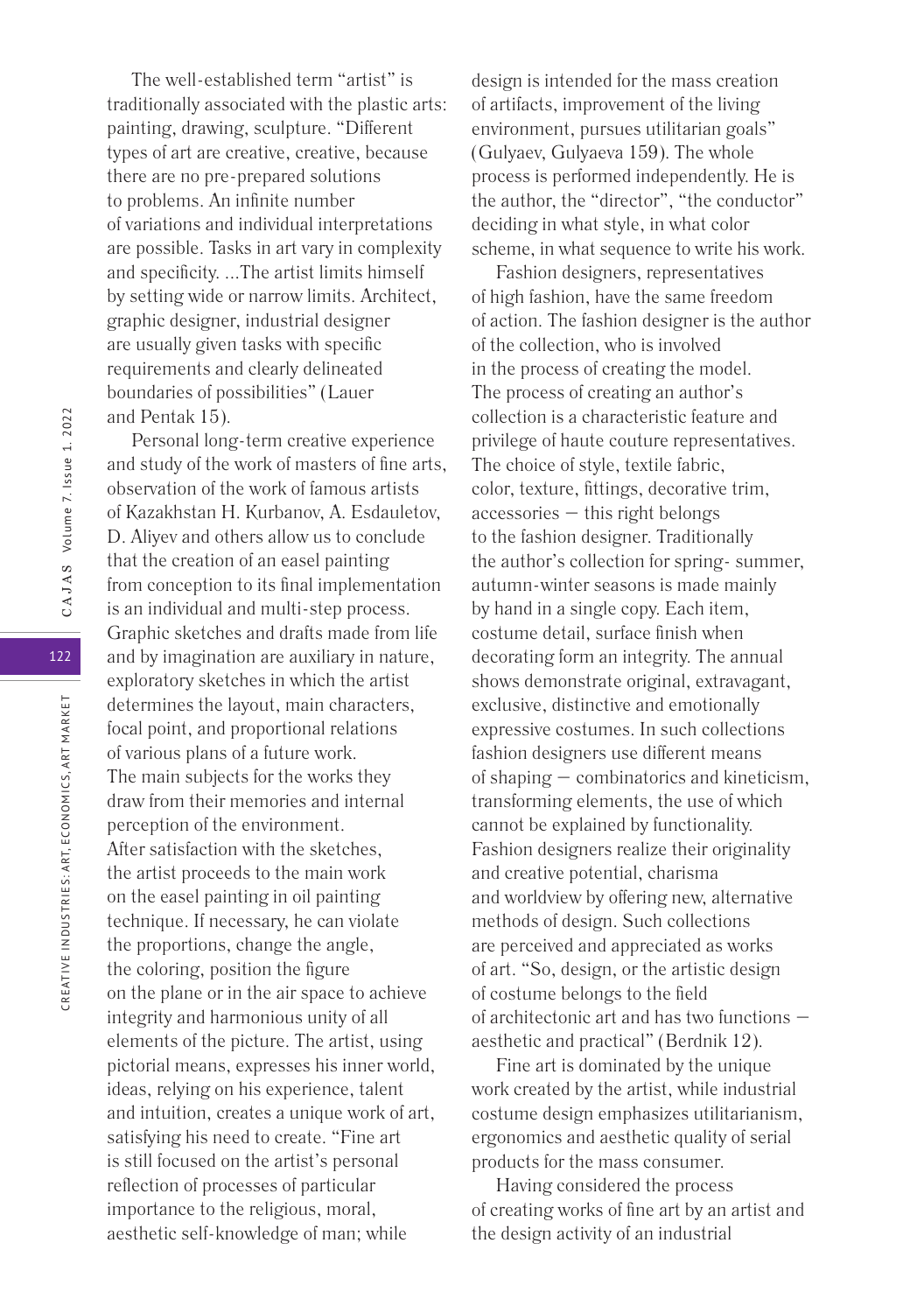123 CREATIVE INDUSTRIES: ART, ECONOMICS, ART MARKET CREATIVE INDUSTRIES: ART, ECONOMICS, ART MARKET

clothing designer, we can conclude that the goals and the end result of creativity of the artist and the designer are different. The author of the book "Fundamentals of Artistic Design of Costume and Sketch Graphics" T. Berdnik writes: "All types of fine art serve only one purpose  $-$  to satisfy an organic human need for beauty. Neither painting, nor graphics, nor sculpture can be used in practical human activities. In other words, they all have only one function – aesthetic" (Berdnik 11). Industrial clothing design, visual and other arts, together solve the problems of consumers and influence the formation of the culture of modern society. Different look and the results of labor – the final product of the designer and the artist. The final product is different for their intended purpose and is the opposite. The consumer, as a viewer at the same time, differently treats and perceives the work of art and industrial products. "The perception of a work of fine art not only testifies to the individual, artistic and imaginative uniqueness of the creator, but also characterizes the collective forms of experience peculiar to his era" (Gulyaev, Gulyaeva 158). The author of the article "Modern Communicative Model of the Process of Creation and Perception of Artistic and Design Works" writes: "The only difference is that it takes less time and a less prepared viewer-consumer to cognize a design product. Whereas the perception of a work of art always requires a skilled viewer" (Gabrielyan 40).

The process of creation and perception of industrial products, so necessary for the existence of modern form in clothing design, requires adaptation by the consumer in the realities of digital technology. "The combination of not just different, but often directly opposite factors of genesis and evolution of design gives reason to conclude that, developing throughout the twentieth century in the general course of related areas

of creative activity, it remains a specific phenomenon of modern culture" (Koveshnikova 17).

The established correlation and lack of collision between the fine arts and design, each of which has its own range of functional application in its field, does not mean their complete fusion. The results of the study confirm that the creative beginning and features of representationalism in the work process of the artist and designer do not imply their identity, but only some degree of mutual correspondence.

Despite the age of rapid digitalization, clothing design will be in demand in modern society. The development of new technologies used in the design and production of clothing in the light industry, the involvement of an erudite, knowledgeable and talented designer provide unlimited opportunities for the realization of creative ideas. Modern technologies and the designer's entelechy and competence will allow to create a new assortment distinguished by originality and novelty, which guarantees commercial success and profitability of production.

# **Conclusion**

Just as a century ago, when designers were invited into production to modify and bring harmony, proportionality, and coherence of elements – the leading components of beauty – into industrial products, so today designers are relevant and involved in the continuous creative process of form formation. In the industrial era, when culture was no longer canonized, fashion designers each decade exercised their creative abilities in design activities and brought changes in form formation in a modern context. In today's society, political, societal, and cultural change resonate in the design activities of designers and beneficially affect all aspects of everyday life. Reproducing,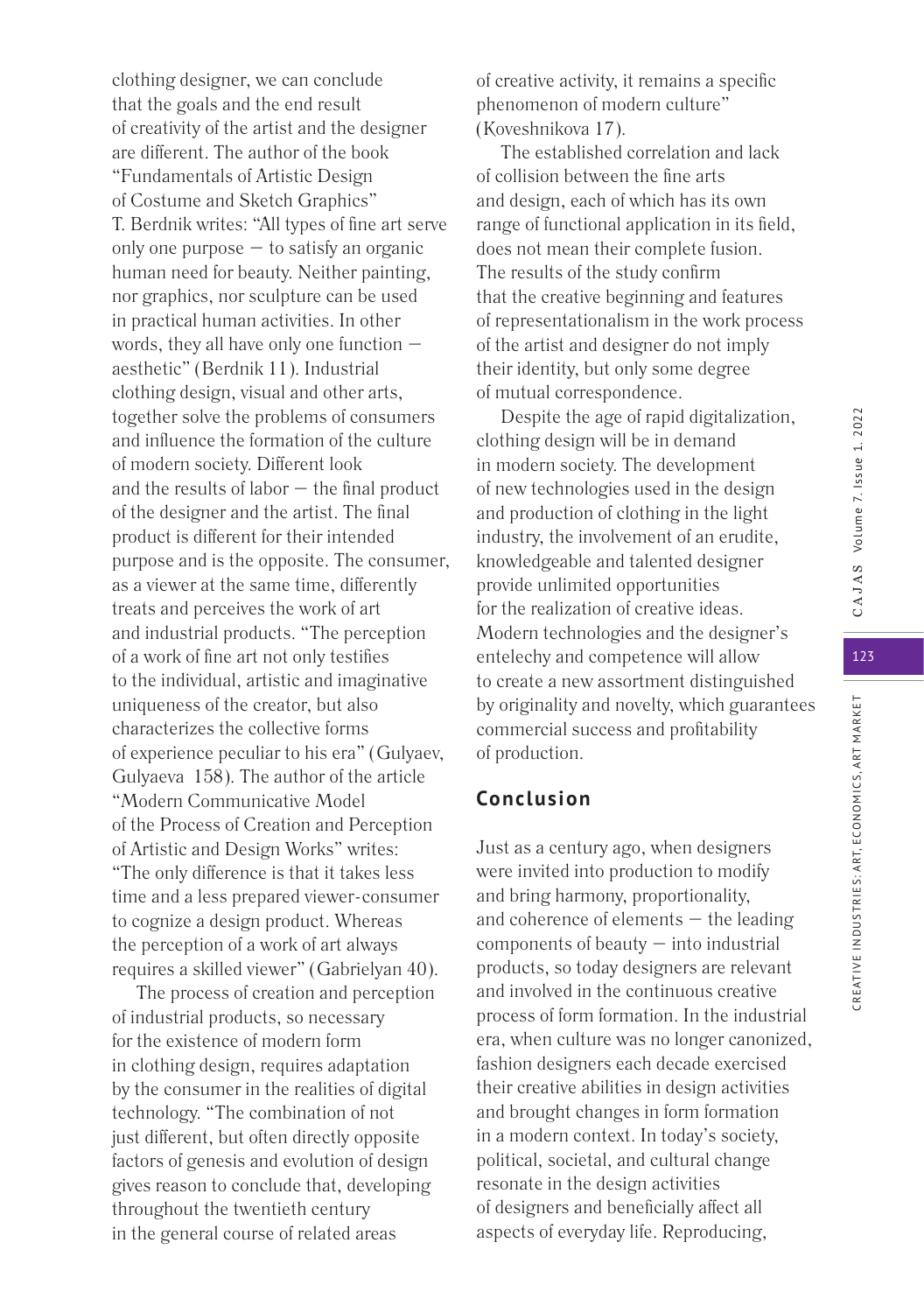transforming, and interpreting outdated forms, and innovatively creating new creative and alternative design objects, remains the designer's primary task in design activity. "Designing – the transition from the object approach to the subjective and their combination of 'designer-subject', with a certain degree of freedom, chooses resources and creates a new reality. Of course, man does not become the demiurge, but modern design, having survived the dictates of styles, has gained the ability to choose" (Pavlovskaya 66).

Design is not a static phenomenon, but a dynamically developing one. Based on the results of the study, the characteristic features of the individual work of the artist over an easel work and the designer over the design of a costume in tandem with the designer and technologist were determined. Designers, maintaining continuity, feeling new trends and the pulse of time, adequately assessing the consumer audience, are called to create interesting, original, sought-after forms in tandem with practical functionalism and aesthetic qualities in their design activity.

The boundaries between fine art and design are fluid and conditioned by the material of embodiment. The results of the study confirm the relevance of the raised in the article problem of identity of artwork and design-product. The current practice of interpenetration of expressive means, borrowing, synthesis between different types of art does not mean a complete assimilation and dissolution of plastic arts. "Such a juxtaposition of the means of the various arts, this borrowing of one from the other, can only be successful if it is not external, but principled. This means that one art must learn from the other how to use its means; it must learn in order to then apply its own means according to the same principle, that is, to apply them in accordance with principles peculiar

to it alone. Learning this, the artist must not forget that each means has its own special application and that this application must be found" (Kandinsky 72–73). The plastic arts have their own specific characteristic techniques and expressive means to create an original artistic work. The main characteristic for the artist, in addition to the materials and tools necessary to create a painting or sculpture, painting or sculpting a work of art is an individual, intimate act of the artistic process, which is the result of the artist's thought activity.

Clothing designers, not staying in captivity of stereotypes, involved in the cultural process, use their potential in accordance with their application tasks. The authors of the article "Automated Design of Woven Patterns with the Effect of Volume Visual Perception" state that "The modern consumer has high requirements not only for the aesthetics of a suit /clothing/, but also for ensuring a harmonious combination of physiological and technological factors characterizing the condition of its user. The concept of creating products and, in particular, clothes, combining signs of comfort, aesthetics and innovative technological possibilities, has reached the highest point in the sphere of the world style and fashion industry" (Presnetsova 52–53).

The source of inspiration for the fashion designer is the person himself, his physique, hair color, eye color, his desire to dress and the ability to appreciate the costume. The designer's openness to perceive the outside world  $-$  the variety of plant and zoomorphic whimsical and unusual forms of nature – is an inexhaustible source of creativity. Project activity of specialists in the field of clothes design can breathe in new alternative concepts in the form of industrial products in the interaction of accumulated global experience and modern technology with regional characteristics and elements of identity. A toreador, masterly gesturing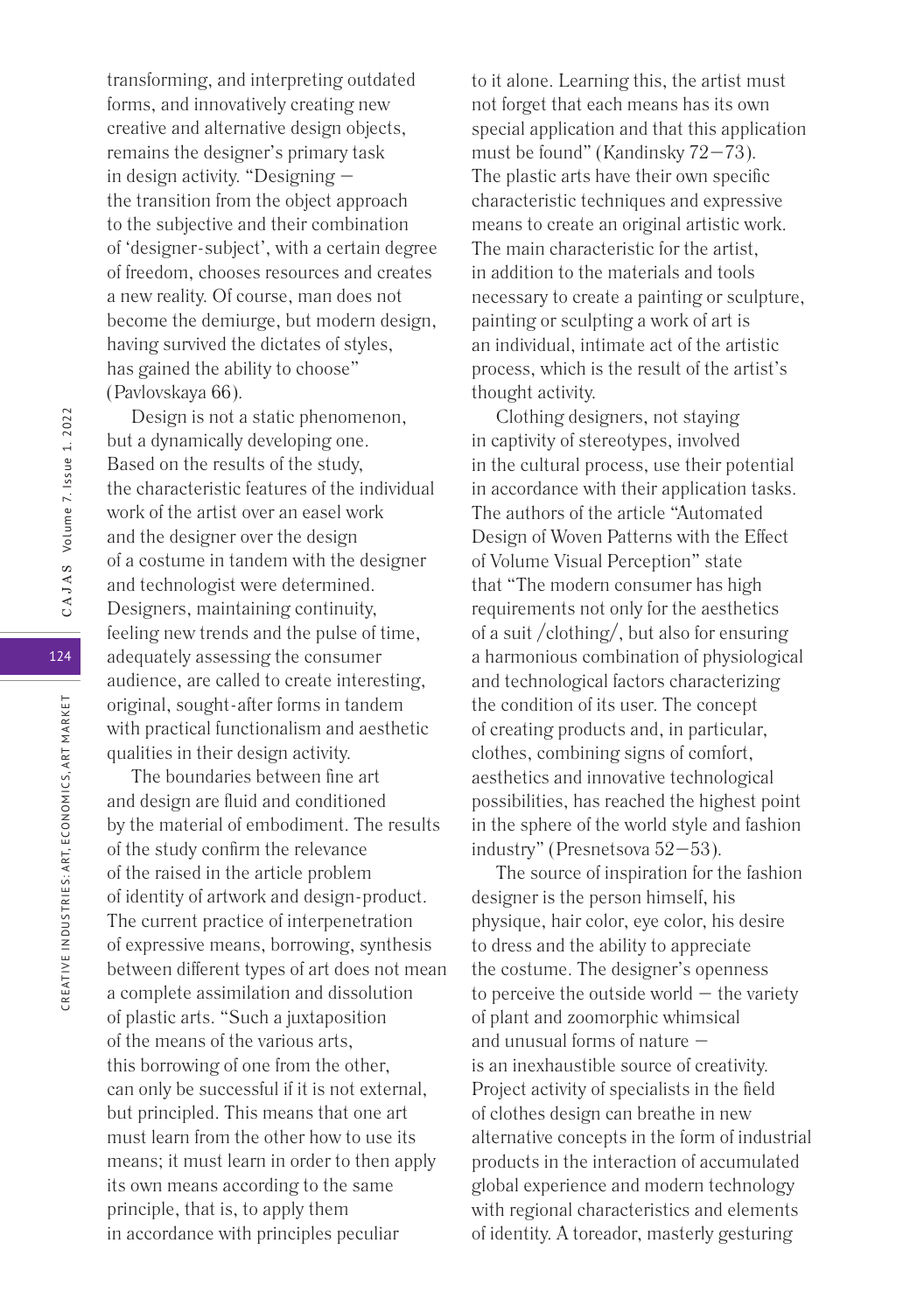with a red cloth, influences the bull and provokes a duel. In the same way, a variety of fabrics, their color and texture, touch, touch and tactile sensations can draw different associations from the memory and stir the imagination of the designer and prompt the creation of a new, original collection.

"Culture and art create a halo of chosenness and high perceived value" (Ochkovskaya 7). Collaboration, interaction, and collaboration between design and fine arts enhance, in addition to the functional value, the aesthetic quality and exclusivity of the collection, as well as the emotional and symbolic component. Such a tandem has promise and future.

Design is evolving, generating new directions of development, spreading its influence on all spheres of life in modern society and positioning itself as a universal tool.

# **Авторлардың үлесі**

C. Ж. Асанова – мәселені белгілеу, зерттеу бағытының құрылымын әзірлеу, зерттеу тұжырымдамасын әзірлеу, негізгі мәтінді редакциялау, нәтижелерді қорыту және негізгі дереккөздерді ұсыну.

В. Г. Григорьян – мақаланы қалыптастыру, арнайы әдебиеттерді шолу және талдау, шеберханадағы кәсіби суретшінің жұмысын бақылау, зерттеу жүргізу, әдістер мен тұжырымдар жасау.

#### **Вклад авторов**

C. Ж. Асанова – постановка проблемы, разработка структуры направления исследования, разработка концепции исследования, редактирование основного текста, обобщение результатов и предоставление основных источников.

В. Г. Григорьян – формирование статьи, обзор и анализ специальной литературы, наблюдение за работой профессионального художника в мастерской, проведение исследования, формулирование методов и выводов.

# **Contribution of authors**

S. Zh. Assanova – problem definition, development of structure and the concept of research, edit the main text, summarizing the results and providing the main sources.

V. G. Grigoryan – the formation of the article, the review and analysis of literature, observation of the work of a professional artist in the Studio, carrying out the research, forming and formulating methods and conclusions.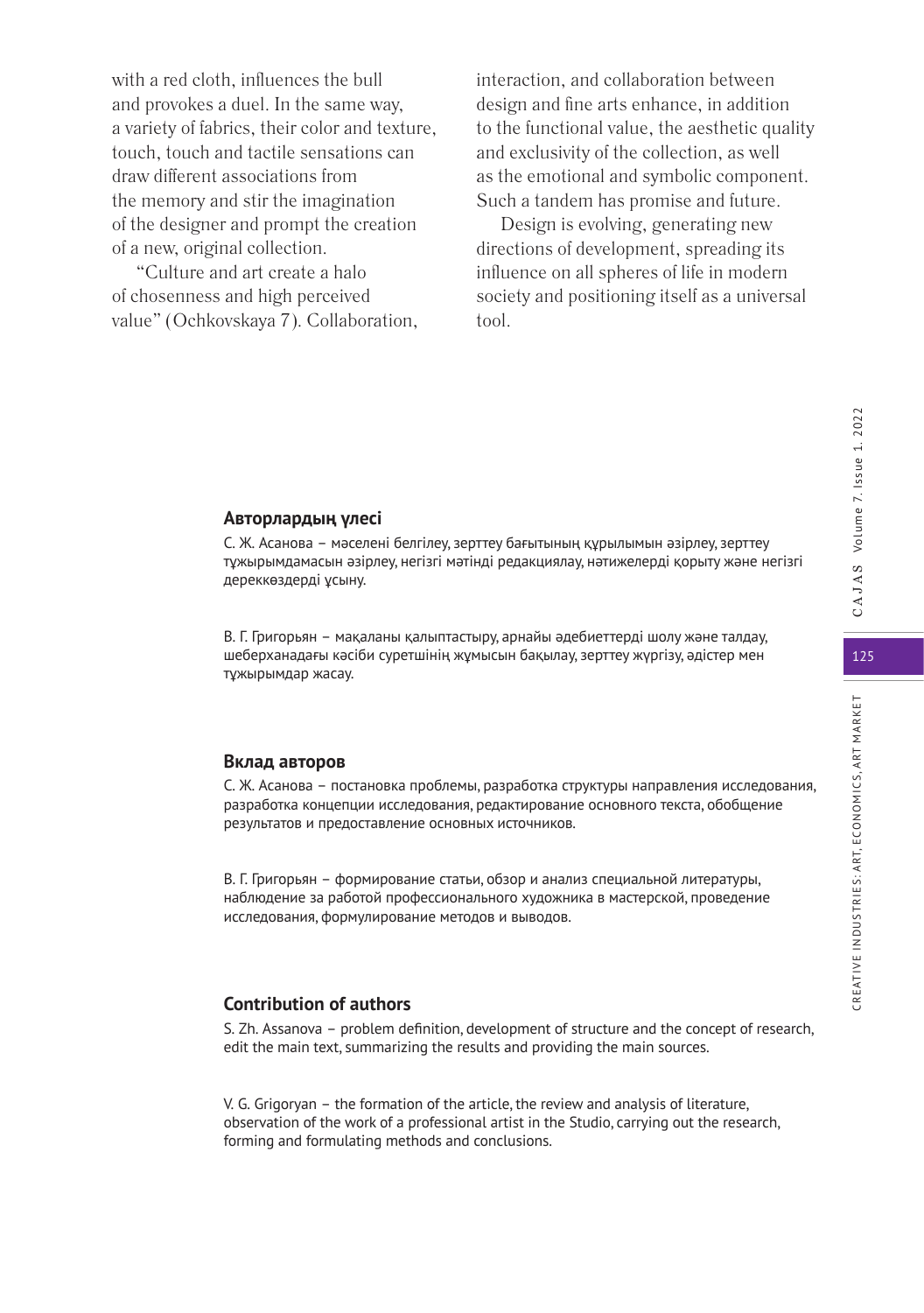# **References**

Berdnik, Tatiana. *Kak stat' model'erom [How to Become a Fashion Designer].* Rostov-on-Don, Phoenix, 2000. (In Russian)

Berdnik, Tatiana. *Osnovy khudozhestvennogo proektirovaniya kostyuma i eskiznoi grafiki [Fundamentals of Artistic Costume Design and Sketch Graphics].* Rostov-on-Don, Phoenix, 2005. (In Russian)

Borisova, Elena, and Elizabeth Mokeyeva. "Lokalizatsiya reklamy i problemy adaptatsii reklamnogo soobshcheniya." ["Localization of Advertising and Problems of Adaptation of an Advertising Message."] *Reklama. Teoriya i praktika,* no. 2, 2019, pp. 148–153, grebennikon.ru/article-9d3g.html. (In Russian)

Budge, Kylie. "Learning to Be: The Modelling of Art and Design Practice in University Art and Design Teaching." *International Journal of Art and Design Education,* vol. 35, issue 2, 2016, pp. 243–258. DOI: 10.1111/jade.12060.

Dosmurzin, Yerzhan. *Kul'turologiya [Cultural studies].* Almaty, 2017. (In Russian)

Eggink, Wouter, and Jeroen Snappert. "The Future Aesthetics of Technology: Context-Dependent Design Theories and Philosophy of Technology." *The Design Journal,* vol. 20, issue sup. 1, 2017, pp. 196–208. DOI: 10.1080/14606925.2017.1352748.

Gabrielyan, Tigran. "Sovremennaya kommunikativnaya model' protsessa sozdaniya i vospriyatiya khudozhestvennogo i dizain-proizvedeniya." ["A Modern Communicative Model of the Process of Creating and Perceiving an Artistic and Design Work."] *Dizain. Materialy. Tekhnologiya,* vol. 1 (57), 2020, pp. 39–43. (In Russian)

Gulyaev, Pavel, and Irina Gulyaeva. "Fine and Decorative Art and Design in the Context of Culture." *Bulletin of Slavic Cultures,* vol. 41, no. 3, 2016, pp. 157–161. (In Russian)

Ippolitov, Arkady. *Universam "Pinakoteka". Ot Dzhovanni T'epolo do Kazimira Malevicha ["Pinakoteka" Supermarket. From Giovanni Tiepolo to Kazimir Malevich].* Moscow, Krasnyi parokhod, 2021. (In Russian)

Kandinsky, Vasily. *Tochka i liniya na ploskosti. O dukhovnom v iskusstve. Stupeni. Tekst khudozhnika [Point and Line on a Plane. On the Spiritual in Art. Steps. Artist's Text].* Moscow, AST, 2018. (In Russian)

Kirsanova, Elena, et. al. *Materialovedenie (Dizain kostyuma) [Materials Science (Costume Design)].* Moscow, INFRA-M, 2021. (In Russian)

Koveshnikova, Natalia. "Paradigms of Design Culture." *International Journal of Cultural Research,* no. 4 (25), 2016, pp. 16–23, old.culturalresearch.ru/files/open\_issues/04\_2016/ ijcr\_4-25-2016\_koveshnikova\_16-23.pdf. Accessed 20 October 2021.

Krasnoshchekov, Vladimir. *Istoriya dizaina [History of Design].* Volga State University of Service, 2017. (In Russian)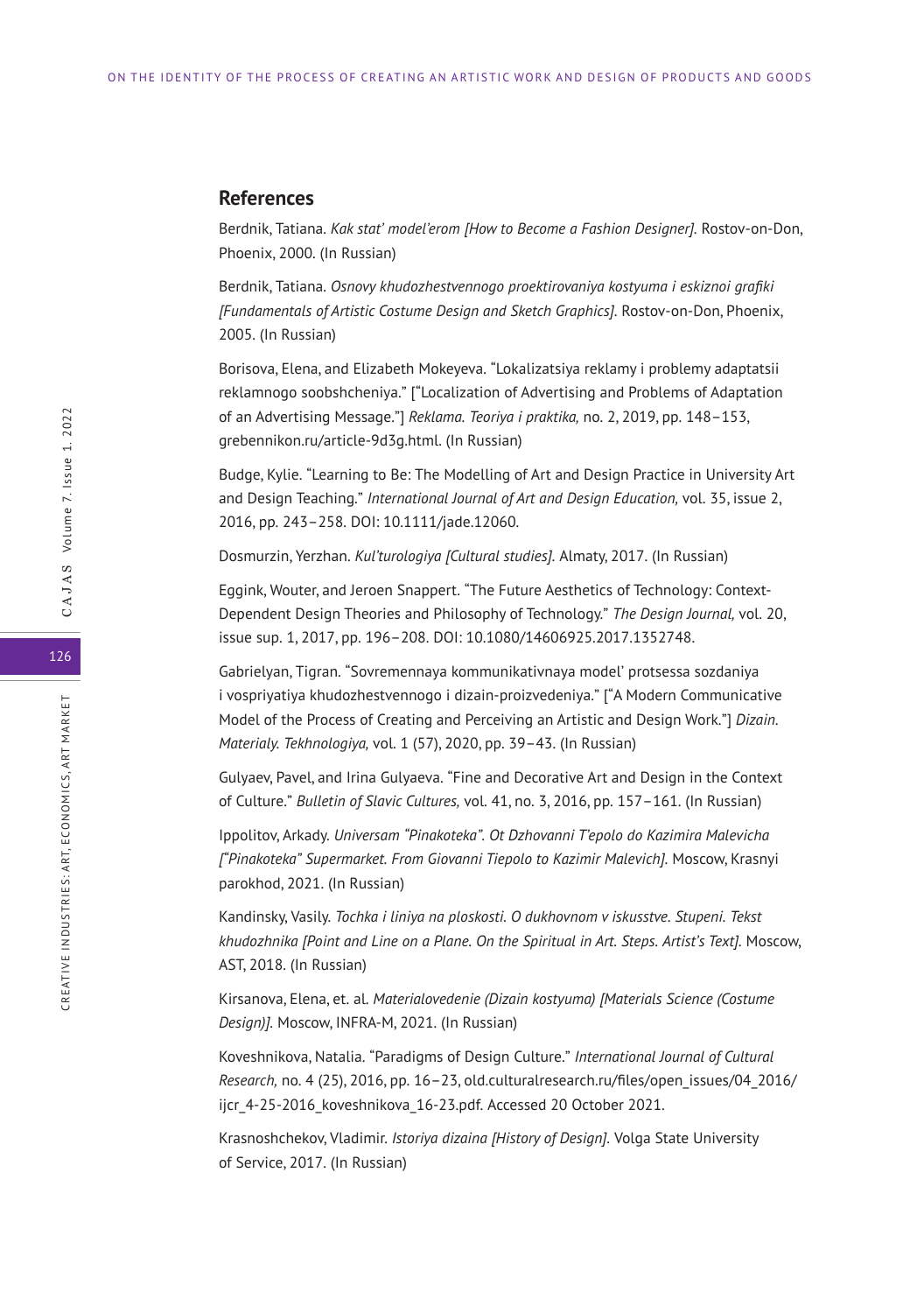Kucherenko, Mariana. "Graficheskaya kul'tura vizualizatsii dizain–proekta i osnovnye formy ego naglyadnogo predstavleniya." ["Graphic Culture of Design-Project Visualization and the Main Forms of Its Visual Representation."] *Dizain. Materialy. Tekhnologiya,* vol. 2 (58), 2020, pp. 87–91. (In Russian)

Kuzmina, Irina, and Olga Dzhuromskaya. "Klassicheskie zakony formoobrazovaniya v arkhitekture i iskusstve." ["Classical Laws of Shaping in Architecture and Art."] *Dizain. Materialy. Tekhnologiya,* vol. 2 (46), 2017, pp. 97–103. (In Russian)

Lauer, David, and Stephen Pentak. *Osnovy dizaina [Design Basics],* transl. by Natalia Rimitsan. St. Petersburg, Peter, 2019. (In Russian)

Litovchenko, Anna, and Nadezhda Gavrilova. "Proektno-khudozhestvennye osobennosti bumagi kak materiala dlya dizain-tvorchestva studentov tekhnologicheskogo profilya." ["Design and Artistic Features of Paper as a Material for Design Creativity of Students of Technological Profile."] *CITISE,* no. 1 (23), 2020, pp. 498–509. DOI: 10.15350/2409- 7616.2020.1.45. (In Russian)

Makeyeva, Maria "Semiotics as an Instrumental Analysis System in the Communication Practice of Premium Brands."] *Theoretical and Practical Issues of Journalism,* vol. 7, no. 3, 2018, pp. 504–518. DOI: 10.17150/2308-6203.2018.7(3).504-518. (In Russian)

Ochkovskaya, Marina, et. al. "Influence of Collaborations with Visual Art on Luxury Brand Identity: Pilot Study." *Vestnik of Saint Petersburg University. Management,* vol. 20, issue 1, 2021, pp. 3–29. DOI: 10.21638/11701/spbu08.2021.101. (In Russian)

Pavlovskaya, Elena. *Osnovy dizaina i kompozitsii. Sovremennye kontseptsii [Fundamentals of Design and Composition. Modern Concepts].* Moscow, Yurayt, 2018. (In Russian)

Presnetsova, Nadezhda, et. al. "Avtomatizirovannoe proektirovanie tkanykh risunkov s effektom ob"emnogo vizual'nogo vospriyatiya." ["Automated Design of Woven Patterns with the Effect of Volumetric Visual Perception."] *Dizain. Materialy. Tekhnologiya,* vol. 4 (48), 2017, pp. 48–51. (In Russian)

Prozorova, Ekaterina, et. al. "Tsifrovye instrumenty v kross-kul'turnykh kommunikatsiyakh." ["Digital Tools in Cross-Cultural Communications."] *Dizain. Materialy. Tekhnologiya,* vol. 2 (62), 2021, pp. 84–91. (In Russian)

Radchenko, Irina. *Izgotovlenie lekal: v dvukh chastyakh. Chast' 1. Uchebnik [Making Patterns: a Textbook in Two Parts. Part 1].* Moscow, Academiya, 2019. (In Russian)

Safina, Lyudmila, et. al. *Proektirovanie kostyuma: Uchebnik. Studentam VUZov [Costume Design: A Textbook. For University Students].* Moscow, Infra-M, 2022. (In Russian)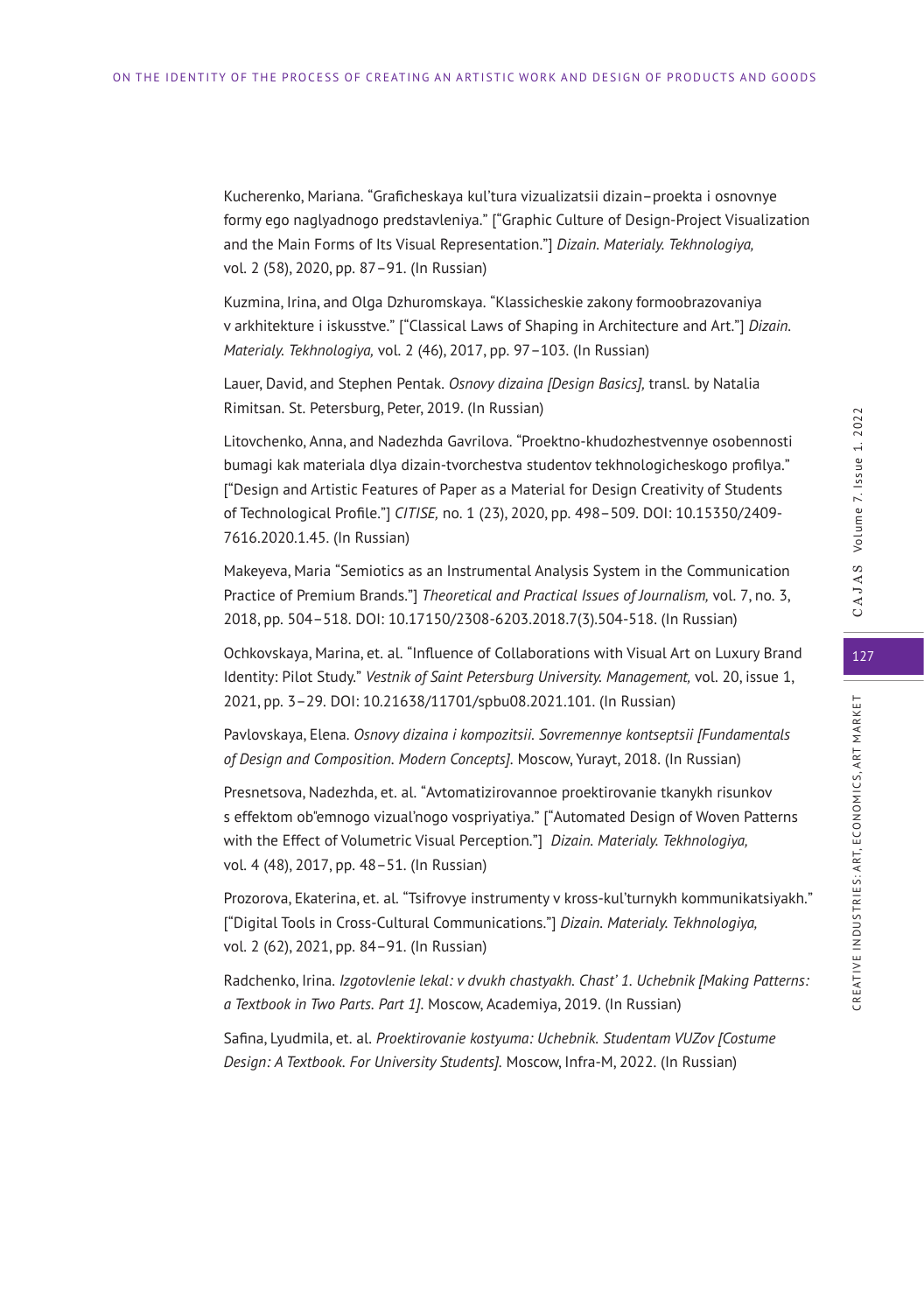#### **Сабыркүл Асанова**

Алматы гуманитарлық экономикалық университеті (Алматы, Қазақстан)

#### **Владимир Григорьян**

Алматы гуманитарлық экономикалық университеті (Алматы, Қазақстан)

# **КӨРКЕМ ШЫҒАРМАНЫҢ ЖӘНЕ ӨНІМДЕР МЕН БҰЙЫМДАРДЫҢ ДИЗАЙНЫН ЖАСАУ ПРОЦЕССІНІҢ СӘЙКЕСТІЛІГІ МӘСЕЛЕСІ БОЙЫНША**

**Аңдатпа.** Заманауи дизайнның көптеген түрлері біздің қоғамның өмір салтына еніп, оны айқындайды және оған әсер етеді. Дизайн — спецификалық, шығармашылық жобалау әрекеті ретінде, тұрақты даму процессінде және практикалық функционализм эстетикалық қасиеттермен үйлесетін өнеркәсіп өнімдерін өндіруге бағытталған.

Қарастырылып отырған мәселені зерттеудің морфологиялық көзқарасы мен эмпирикалық әдістері қолданылады, ол суретші мен дизайнердің іс-әрекетіндегі байланыстар мен айырмашылықтарды анықтаудан тұрады. Сондай-ақ, бейнелеу өнері мен дизайнның сипаттамасы және ерекшеліктері мәселесі қозғалады. Шығарманы және өнеркәсіптік өнімді жасау процессіндегі өнер мен дизайнға тән ортақ белгілерді және олардың ерекше қасиеттері мен міндеттерін анықтау әрекеті жасалады.

Бұл мақаланың мақсаты – пластикалық өнерлер мен дизайн арасындағы сәйкестіктің шекараларының бұлыңғырлануы мәселесіне назар аудару. Суретшінің өнер туындысын жасаудағы жұмысы мен дизайнердің өнеркәсіптік дизайндағы жобалық қызметі арасындағы құрылымдық байланыстарды талдау шығармашылық процесстің бастапқы кезеңінде көп нәрсе ортақ деген қорытынды жасауға мүмкіндік береді, алайда олар сәйкессіз. Аймақтық ерекшеліктері бар заманауи костюмді жобалаудағы пішіндеу әдістері, композиция заңдылықтары, тектоника және конструкциялау талданады.

Бұл жұмыста «дизайн» терминінің дефинициялары әртүрлі зерттеулер контекстінде қарастырылады. Мақалада көтерілген мәселені зерттеудің өзектілігі жаһандық, цифрлық әлемде жаңа медиа мен технологияның үстемдігімен пластикалық өнер түрлері мен дизайнның шекаралары барған сайын бұлыңғырланып бара жатқанында.

Бұл зерттеудің практикалық жаңалығы қазіргі заманғы тенденциялармен қатар «суретші» және «дизайнер» шығармашылық мамандықтарының өзіндік ерекшеліктерін сақтаумен анықталады.

Зерттеу әдістемесі суретші мен дизайнердің шығармашылық процессіндегі ортақ принциптер мен айырмашылықтарды анықтауға негізделген. Суретшінің өнер туындысымен жұмыс істеу процессі жеке шығармашылық әрекет болып табылады. Киім дизайнері – конструктор және технолог бірігіп атқаратын спецификалық жобалық қызмет. Мақалада суретші мен дизайнердің соңғы өнім аясындағы жұмысы туралы келтірілген дәлелдер олардың бірдей еместігін болжауға мүмкіндік береді.

Мақалада киім дизайны саласындағы мамандарды даярлаудағы білім беру жүйесін жетілдіру мәселелері қозғалады.

*Тірек сөздер:* суретші, киім дизайнері, бейнелеу өнері, жобалау қызметі, костюм, композициялық қалыптау, функционалдылық, графикалық және пластикалық құралдар, тектоника, мамандар даярлау.

*Дәйексөз үшін:* Асанова, Сабыркүл, және Владимир Григорьян. «Көркем шығарманың және өнімдер мен бұйымдардың дизайнын жасау процестерінің сәйкестілігі мәселесі бойынша». *Central Asian Journal of Art Studies,* т. 7, № 1, 2022, 115–130 б. DOI: 10.47940/cajas.v7i1.497.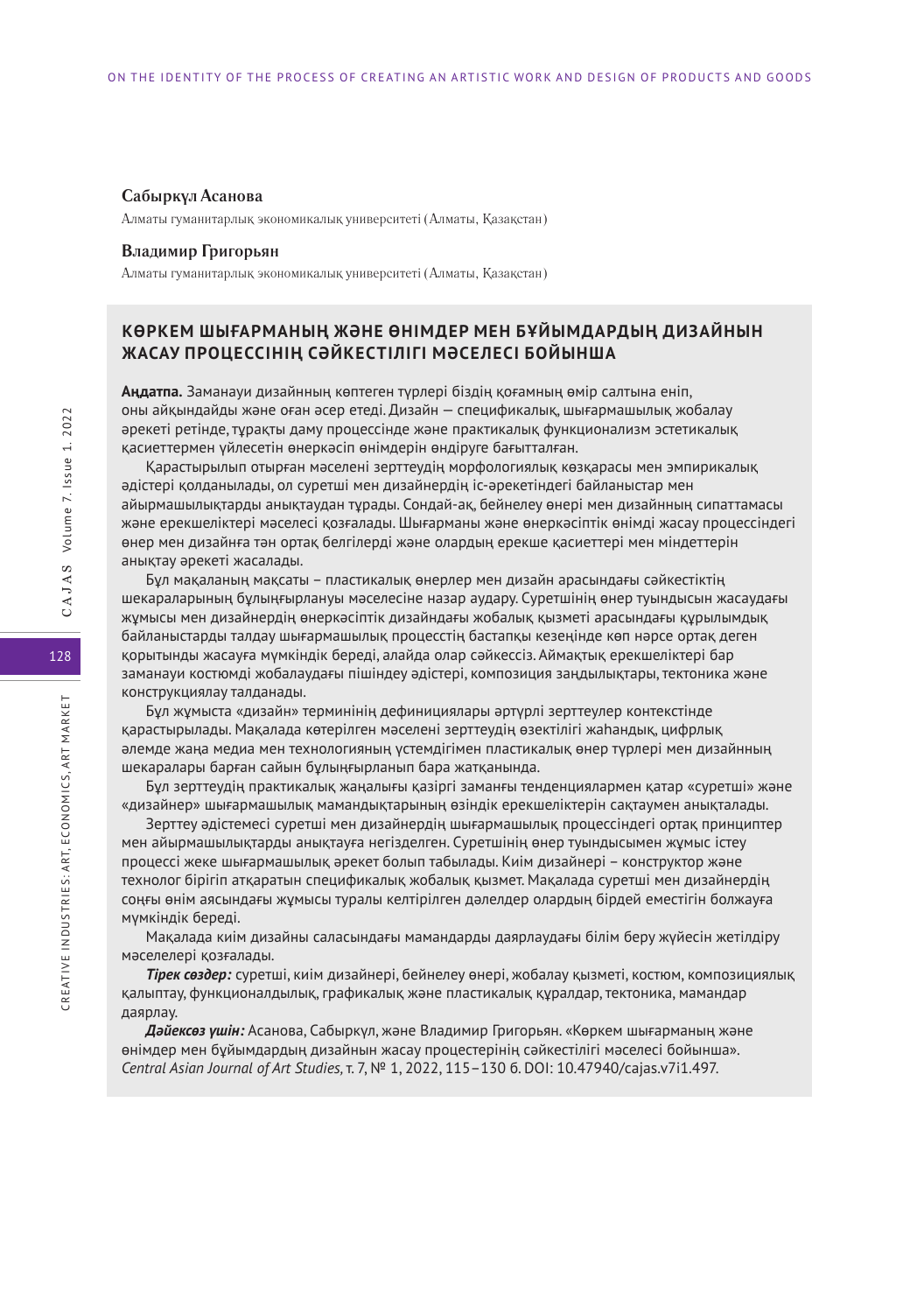#### **Сабыркуль Асанова**

Алматинский гуманитарно-экономический университет (Алматы, Казахстан)

#### **Владимир Григорьян**

Алматинский гуманитарно-экономический университет (Алматы, Казахстан)

# **К ВОПРОСУ ОБ ИДЕНТИЧНОСТИ ПРОЦЕССА СОЗДАНИЯ ХУДОЖЕСТВЕННОГО ПРОИЗВЕДЕНИЯ И ДИЗАЙНА ПРОДУКЦИИ И ИЗДЕЛИЯ**

**Аннотация.** Различные виды современного дизайна интенсивно внедряются во все сферы жизнедеятельности нашего общества, влияют на образ жизни человека. Дизайн, как специфическая творческая проектная деятельность, находится в процессе постоянного развития и направлен на выпуск промышленных изделий, в которых практический функционализм сочетается с эстетическими качествами.

Цель данной статьи – обратить внимание на проблему размывания границ идентичности пластических искусств и дизайна. Анализ структурных связей между работой художника над созданием произведения искусства и проектной деятельностью дизайнера одежды в промышленном дизайне позволяет сделать вывод, что на начальном этапе творческого процесса есть много общего, но данные виды деятельности не идентичны.

 Авторами статьи использован морфологический подход и эмпирические методы исследования рассматриваемой проблемы выявления взаимосвязей и различий в деятельности художника и дизайнера, затронуты характеристика и особенности изобразительного искусства и дизайна. Предпринята попытка определить общие признаки, характерные для искусства и дизайна, их отличительные свойства и задачи в процессе создания художественного произведения и промышленного изделия. Анализируются методы формообразования, закономерности композиции, тектоника и конструирование в проектировании современного костюма.

В контексте данной статьи рассмотрено теоретическое осмысление термина «дизайн», предлагаемое различными авторами. Актуальность исследования затрагиваемой в статье проблемы заключается в том, что в глобальном цифровом мире при доминировании новых медиа и технологий границы пластических видов искусства и дизайна становятся все более размытыми.

Практическая новизна данного исследования, наряду с современными тенденциями, определяется сохранением идентичности творческих профессий художника и дизайнера.

Методика исследования основана на выявлении общих принципов и отличий в творческом процессе художника и дизайнера одежды. Процесс работы художника над произведением искусства является индивидуальным творческим актом. Дизайнер одежды – специфическая проектная деятельность в тандеме с конструктором и технологом. Приведенные в статье доводы о работе художника и дизайнера над конечным продуктом позволяют выдвинуть гипотезу, что процессы труда не тождественны.

В статье затрагиваются также вопросы совершенствования образовательной системы при подготовке специалистов в области дизайна одежды.

*Ключевые слова:* художник, дизайнер одежды, изобразительное искусство, проектная деятельность, костюм, композиционное формообразование, функциональность, графические и пластические средства, тектоника, подготовка специалистов.

*Для цитирования:* Асанова, Сабыркуль, и Владимир Григорьян. «К вопросу об идентичности процесса создания художественного произведения и дизайна продукции и изделия». *Central Asian Journal of Art Studies,* т. 7, № 1, 2021, с. 115–130. DOI: 10.47940/cajas.v7i1.497.